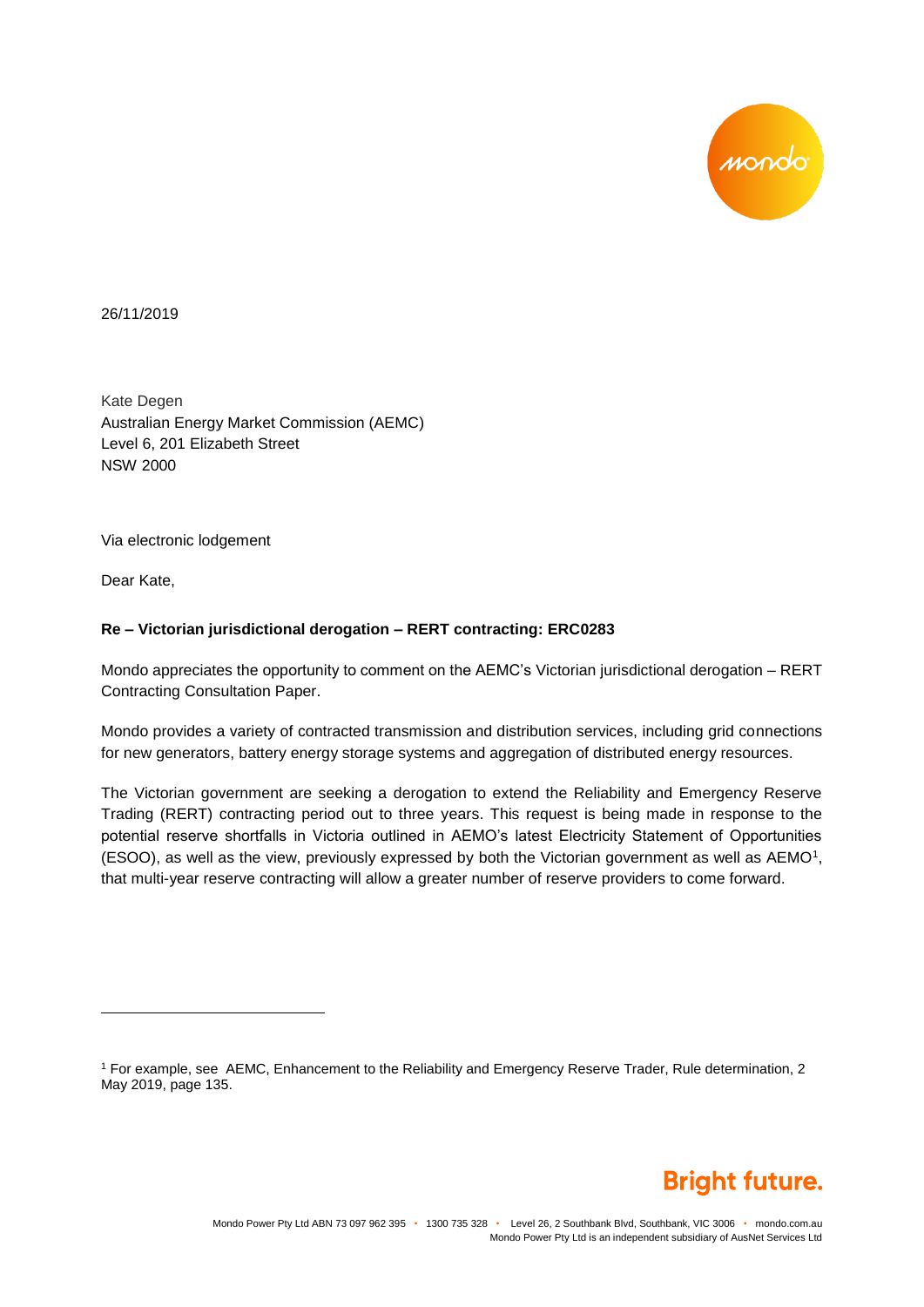The question of multi-year contracting has been considered previously by the AEMC in the Enhancement to the Reliability and Emergency Reserve Trader Rule determination. In the final determination of that Rule change, the AEMC concluded that:

> *.. multi-year contracting would likely create significant distortions to market participants' incentives to invest and may lead to higher costs to consumers. It considers that the benefits in terms of lower direct costs that could accrue through multi-year contracts would likely be outweighed by pre-empting market responses over a time period that is well within investment timeframes.<sup>2</sup>*

Under stable conditions, Mondo is inclined to agree with the previous conclusions reached by the AEMC, and broadly supports the operation of the market as the default means for encouraging new generation. However, we are also very mindful of the concerns about supply reliability for the coming summer in Victoria given the improving<sup>3</sup>, but not yet complete, return to service of the Loy Yang A and Mortlake units. We also note that the ongoing transition to new generation technologies, unpredictability of operational demand growth, and uncertain policy environment is likely to create medium term risks that may mute efficient market-based investment in new supply. Ultimately, it will be Victorian electricity consumers who are exposed to the risk of non-supply.

Given these uncertainties, AEMO and the Victorian government are understandably concerned and have proposed to extend RERT contracting periods as a prudent mechanism to provide investor certainty and ensure supply. This arrangement is proposed to cease in June 2025, covering the period leading up to the implementation of the Energy Security Board's Post-2025 Market Design. RERT may play a role in ensuring adequate supply until new rules can take practical effect.

Other recent changes include enhancements to the RERT mechanism, as well as the introduction of the new Retailer Reliability Obligation (RRO). All of these changes should, in the longer term, provide a sufficient safety net to the main market mechanisms of the NEM for dealing with ongoing supply reliability. However, it is unlikely that they will be able to materially influence conditions for next summer, and possibly the one after that (20/21).

A further consideration should be the ability of RERT to effectively encourage demand response. While the AEMC is currently in the process of finalising a Wholesale Demand Response (WDR) rule change, the proposed rule is not expected to take effect until 2022. Multi-year RERT contracts may offer an appropriate incentive for demand response until a WDR rule takes effect.

These are difficult issues to weigh up. Most market participants would prefer to allow the wholesale market mechanisms to operate unimpeded as any interventions may undermine market-based investment in the long term. Additionally, multi-year RERT contracts may create a further cost to consumers whether or not

l

<sup>2</sup> AEMC, Enhancement to the Reliability and Emergency Reserve Trader, Rule determination, 2 May 2019, page 135.

<sup>&</sup>lt;sup>3</sup> Australian Financial Review – Summer energy readiness, 18 Nov 2019[: https://www.afr.com/companies/energy/energy-minister](https://www.afr.com/companies/energy/energy-minister-to-cut-deals-with-collaborative-states-20191115-p53av6)[to-cut-deals-with-collaborative-states-20191115-p53av6](https://www.afr.com/companies/energy/energy-minister-to-cut-deals-with-collaborative-states-20191115-p53av6)

AGL investor day presentation 30 October 2019: [https://www.agl.com.au/-/media/aglmedia/documents/about](https://www.agl.com.au/-/media/aglmedia/documents/about-agl/investors/webcasts-and-presentations/2019/2019investordaypresentation.pdf?la=en&hash=B9D0757D530146268A77117AD4459050)[agl/investors/webcasts-and](https://www.agl.com.au/-/media/aglmedia/documents/about-agl/investors/webcasts-and-presentations/2019/2019investordaypresentation.pdf?la=en&hash=B9D0757D530146268A77117AD4459050)[presentations/2019/2019investordaypresentation.pdf?la=en&hash=B9D0757D530146268A77117AD4459050](https://www.agl.com.au/-/media/aglmedia/documents/about-agl/investors/webcasts-and-presentations/2019/2019investordaypresentation.pdf?la=en&hash=B9D0757D530146268A77117AD4459050)

Origin investor presentation 20 November 2019[: https://www.originenergy.com.au/content/dam/origin/about/investors](https://www.originenergy.com.au/content/dam/origin/about/investors-media/origin_2019_ibd_final_asx.pdf)[media/origin\\_2019\\_ibd\\_final\\_asx.pdf](https://www.originenergy.com.au/content/dam/origin/about/investors-media/origin_2019_ibd_final_asx.pdf)